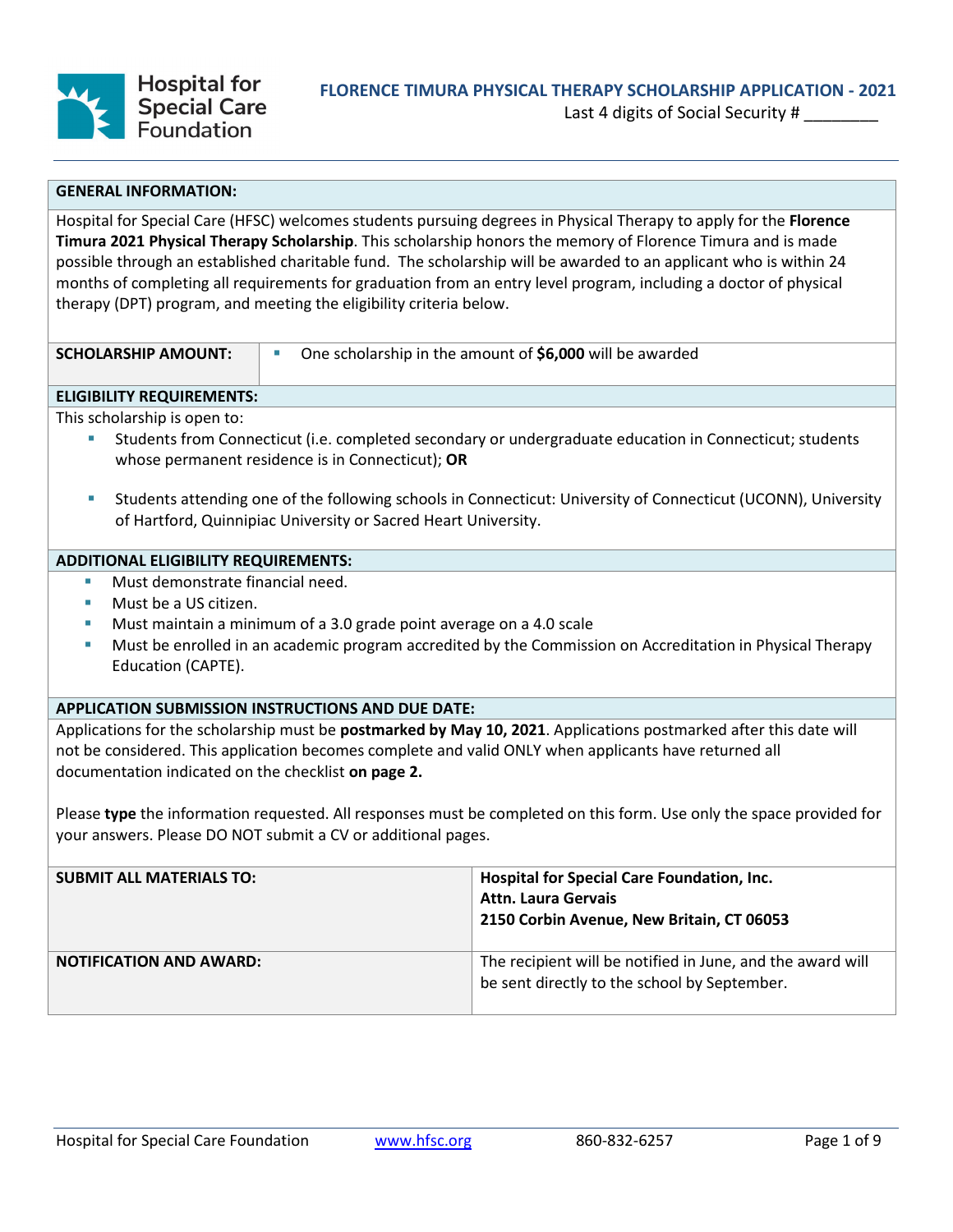

# **FLORENCE TIMURA PHYSICAL THERAPY SCHOLARSHIP APPLICATION - 2021**

Last 4 digits of Social Security # \_\_\_\_\_\_\_\_

| <b>APPLICANT INFORMATION</b>                                                                                                                                                                                              |                                                                                                                                  |             |  |
|---------------------------------------------------------------------------------------------------------------------------------------------------------------------------------------------------------------------------|----------------------------------------------------------------------------------------------------------------------------------|-------------|--|
| This is the ONLY area of the application where your identifying information will appear. Please use only the last four digits of your social security<br>number as an identifier on all subsequent pages and attachments. |                                                                                                                                  |             |  |
| Name (First):                                                                                                                                                                                                             | (Middle):                                                                                                                        | (Last):     |  |
|                                                                                                                                                                                                                           |                                                                                                                                  |             |  |
| <b>Street Address:</b>                                                                                                                                                                                                    |                                                                                                                                  |             |  |
|                                                                                                                                                                                                                           |                                                                                                                                  |             |  |
| City:                                                                                                                                                                                                                     | State:                                                                                                                           | Zip:        |  |
| Email:                                                                                                                                                                                                                    | <b>Preferred Phone:</b>                                                                                                          | Alt. Phone: |  |
| Date of Birth:                                                                                                                                                                                                            | <b>US Citizen:</b><br>No<br>Yes                                                                                                  |             |  |
| Check all that apply (only one required for eligibility):                                                                                                                                                                 |                                                                                                                                  |             |  |
| I am a student from Connecticut.                                                                                                                                                                                          |                                                                                                                                  |             |  |
| Quinnipiac University, or Sacred Heart University.                                                                                                                                                                        | I attend one of the physical therapy schools in Connecticut: University of Connecticut (UCONN), University of Hartford,          |             |  |
| <b>CHECKLIST:</b>                                                                                                                                                                                                         |                                                                                                                                  |             |  |
| applications will be disqualified and will not be reviewed.                                                                                                                                                               | Before you return your application package, please verify that you have enclosed the following documentation. Incomplete         |             |  |
|                                                                                                                                                                                                                           |                                                                                                                                  |             |  |
| Check each box to verify completion:                                                                                                                                                                                      | Completed Application (please complete all sections on pages 2-9)                                                                |             |  |
| Please include the following:                                                                                                                                                                                             |                                                                                                                                  |             |  |
|                                                                                                                                                                                                                           | A personal statement essay describing career goals and future aspirations. Limit to 300 words.                                   |             |  |
| Please use page 9 provided or regular white paper, double-spaced with one inch margins.                                                                                                                                   |                                                                                                                                  |             |  |
|                                                                                                                                                                                                                           | Academic transcript(s) - copy/unofficial transcripts/score is acceptable                                                         |             |  |
| Two letters of recommendation (must be sealed in an envelope and signed across sealed flap)                                                                                                                               |                                                                                                                                  |             |  |
|                                                                                                                                                                                                                           |                                                                                                                                  |             |  |
| <b>CERTIFICATION:</b>                                                                                                                                                                                                     | In submitting this application, I certify that the information provided is complete and accurate to the best of my knowledge. If |             |  |
| requested, I agree to submit proof of information I have provided on this form. Falsification of information may result in termination                                                                                    |                                                                                                                                  |             |  |
| of any scholarship granted. This application and attached materials become the property of Hospital for Special Care Foundation,<br>Inc.                                                                                  |                                                                                                                                  |             |  |
| Date:                                                                                                                                                                                                                     |                                                                                                                                  |             |  |
| Required if you are claimed as a dependent on tax forms, even if you are over 18.                                                                                                                                         | Date:                                                                                                                            |             |  |
|                                                                                                                                                                                                                           |                                                                                                                                  |             |  |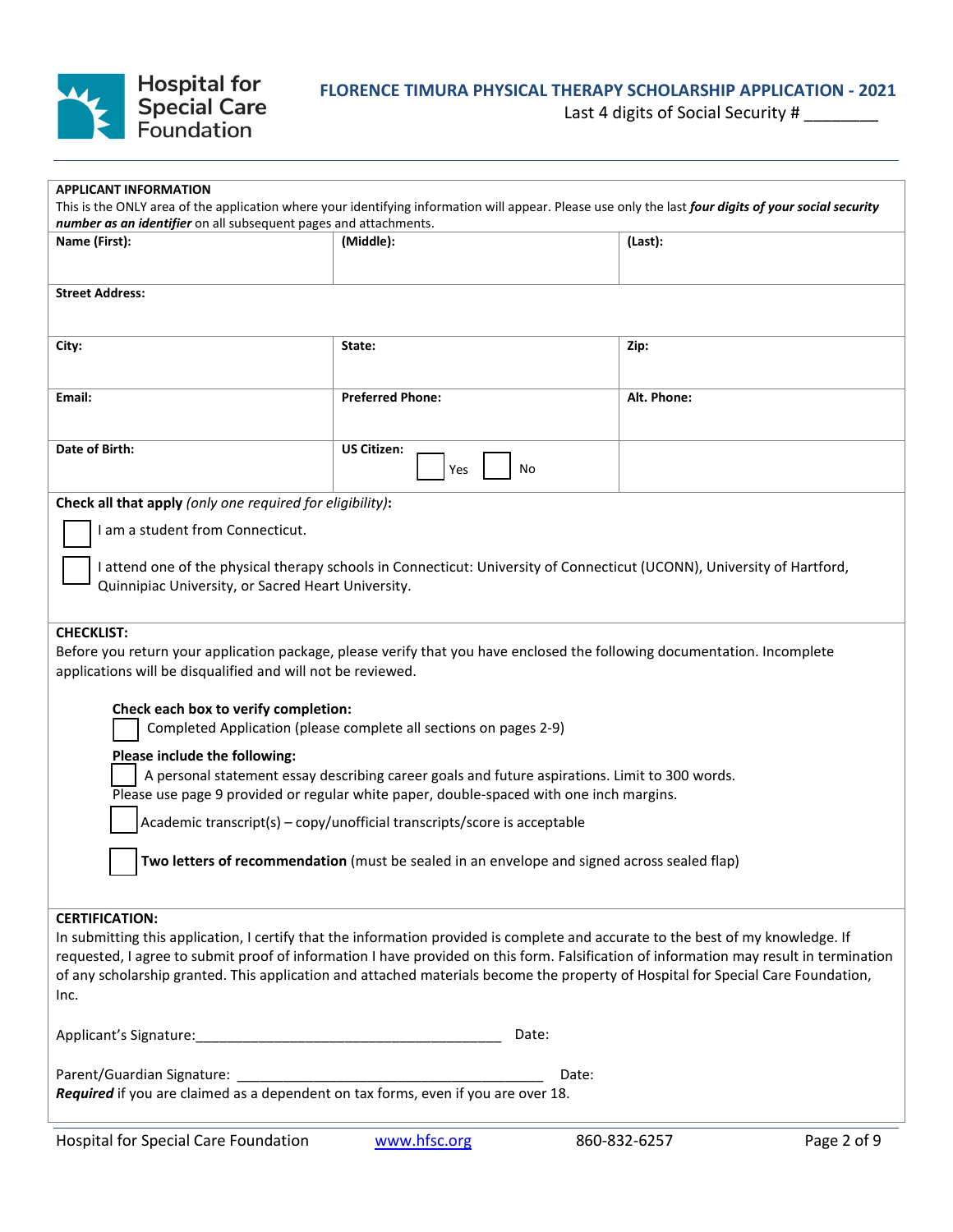

# **ACADEMIC PROFILE/HISTORY**

**Instructions:** This section must be completed and **signed by an official of your school.**

The GPA must be reported as its equivalent on a 4.0 scale and certified by a school official. Failure to report grade-point **average on a 4.0 scale may disqualify this application. If the school does not use GPA, please provide similar information:**

| Cumulative grade-point average: | $/4.0$ scale |      | Class rank if applicable: | οf  |
|---------------------------------|--------------|------|---------------------------|-----|
|                                 |              |      |                           |     |
|                                 |              |      |                           |     |
|                                 |              |      |                           |     |
|                                 |              |      |                           |     |
| Street                          |              | City | State                     | Zip |

**Important:** Enclose academic transcript from your high school, post-secondary programs, or vocational/technical schools attended.

# **COLLEGE/ UNIVERSITY CURRENTLY ATTENDING: 2021-2022**

| School:                                                                            | City: | State: |
|------------------------------------------------------------------------------------|-------|--------|
| Class you will be entering in September 2021: Freshman Sophomore   Junior   Senior |       |        |
| Other (please explain):                                                            |       |        |

# **ACADEMIC HISTORY**

Beginning with high school, please list all schools you have attended:

| School | City/State | Major Subject | Graduation<br>Date (mm/yy) |
|--------|------------|---------------|----------------------------|
|        |            |               |                            |
|        |            |               |                            |
|        |            |               |                            |
|        |            |               |                            |
|        |            |               |                            |
|        |            |               |                            |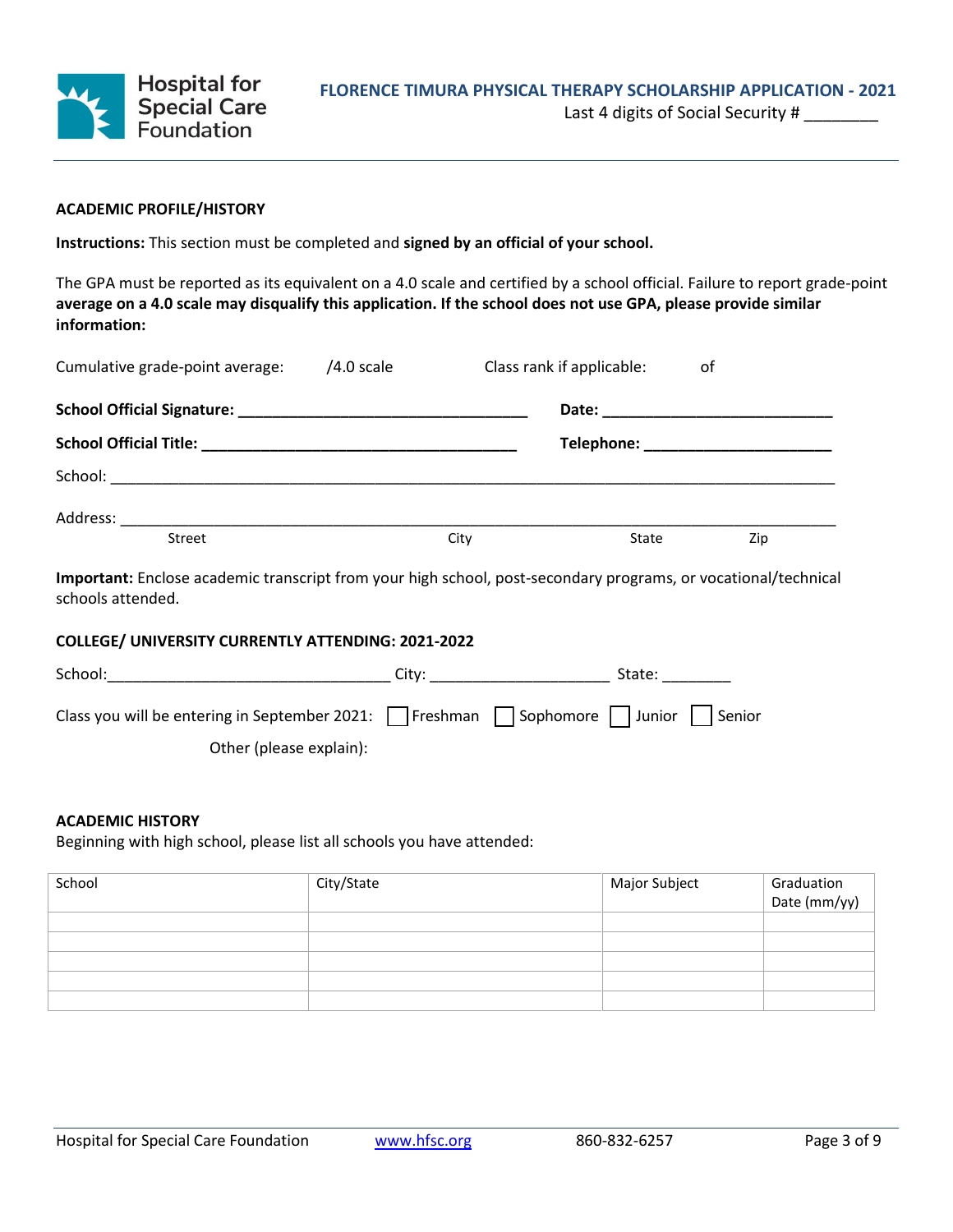

# **ACADEMIC HONORS:** List academic honors received in the past four years. Limit to the ten most recent.

| NAME: | <b>DATE RECEIVED:</b> |
|-------|-----------------------|
| 1.    |                       |
| 2.    |                       |
| 3.    |                       |
| 4.    |                       |
| 5.    |                       |
| 6.    |                       |
| 7.    |                       |
| 8.    |                       |
| 9.    |                       |
| 10.   |                       |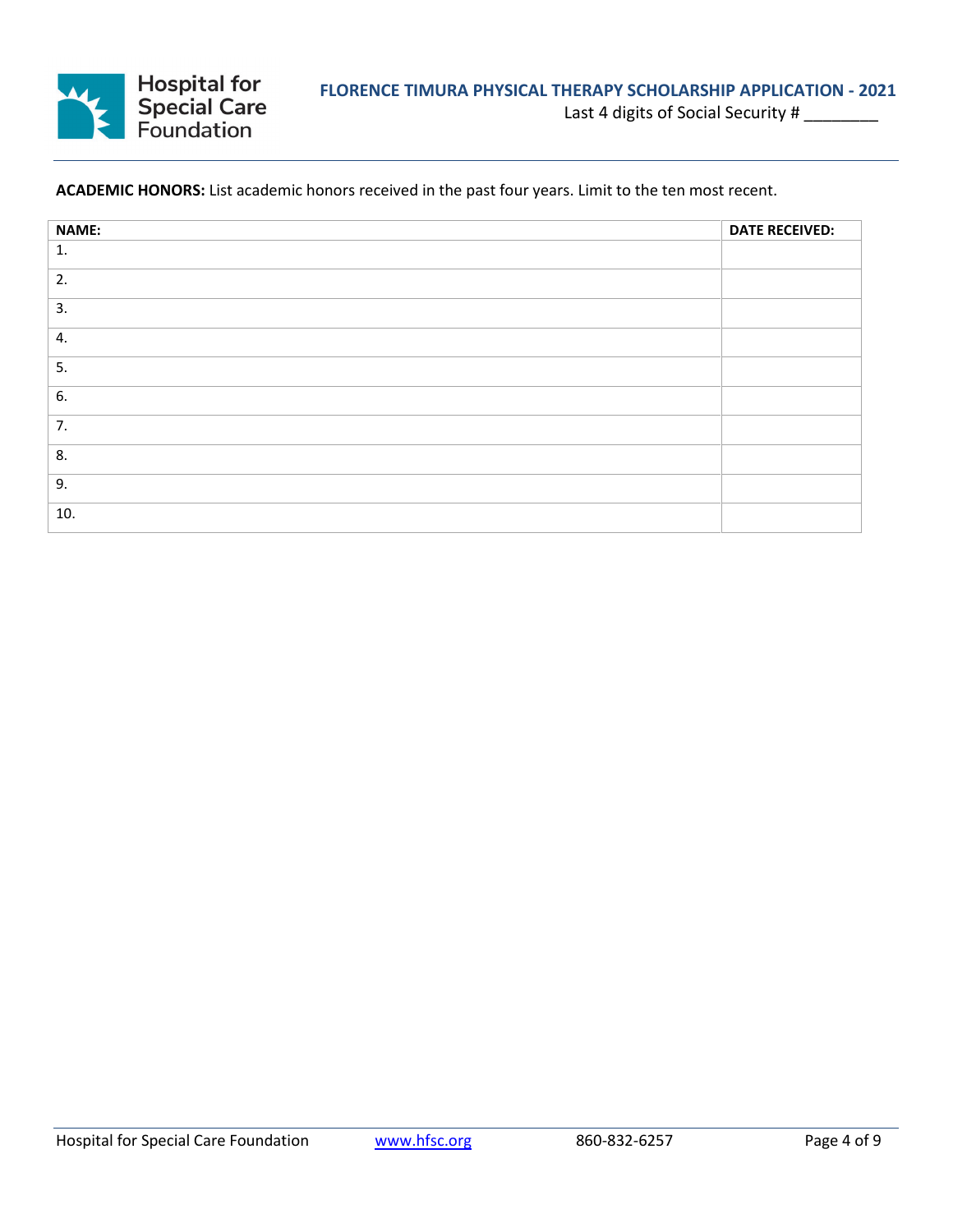

## **EMPLOYMENT HISTORY, EXTRACURRICULAR ACTIVITIES, AWARDS, OTHER**

Employment (Limit to 5; please start with most recent): Indicate any full-time or part-time position held. Note if this was summer employment

| DATES EMPLOYED | EMPLOYER | <b>TITLE</b> | HRS./WK. |
|----------------|----------|--------------|----------|
|                |          |              |          |
|                |          |              |          |
|                |          |              |          |
|                |          |              |          |
|                |          |              |          |

#### Publications (Limit to 5; please start with most recent):

#### Research Projects (Limit to 5; please start with most recent):

Community Service: List volunteer work or community service activities without pay (Limit to 5; please start with most recent):

| ORGANIZATION | ACTIVITY/EVENT | YEAR(S) PARTICIPATED   TOTAL HOURS | VOLUNTEERED |
|--------------|----------------|------------------------------------|-------------|
|              |                |                                    |             |
|              |                |                                    |             |
|              |                |                                    |             |
|              |                |                                    |             |
|              |                |                                    |             |

Awards/Other (Limit to 5; please start with most recent):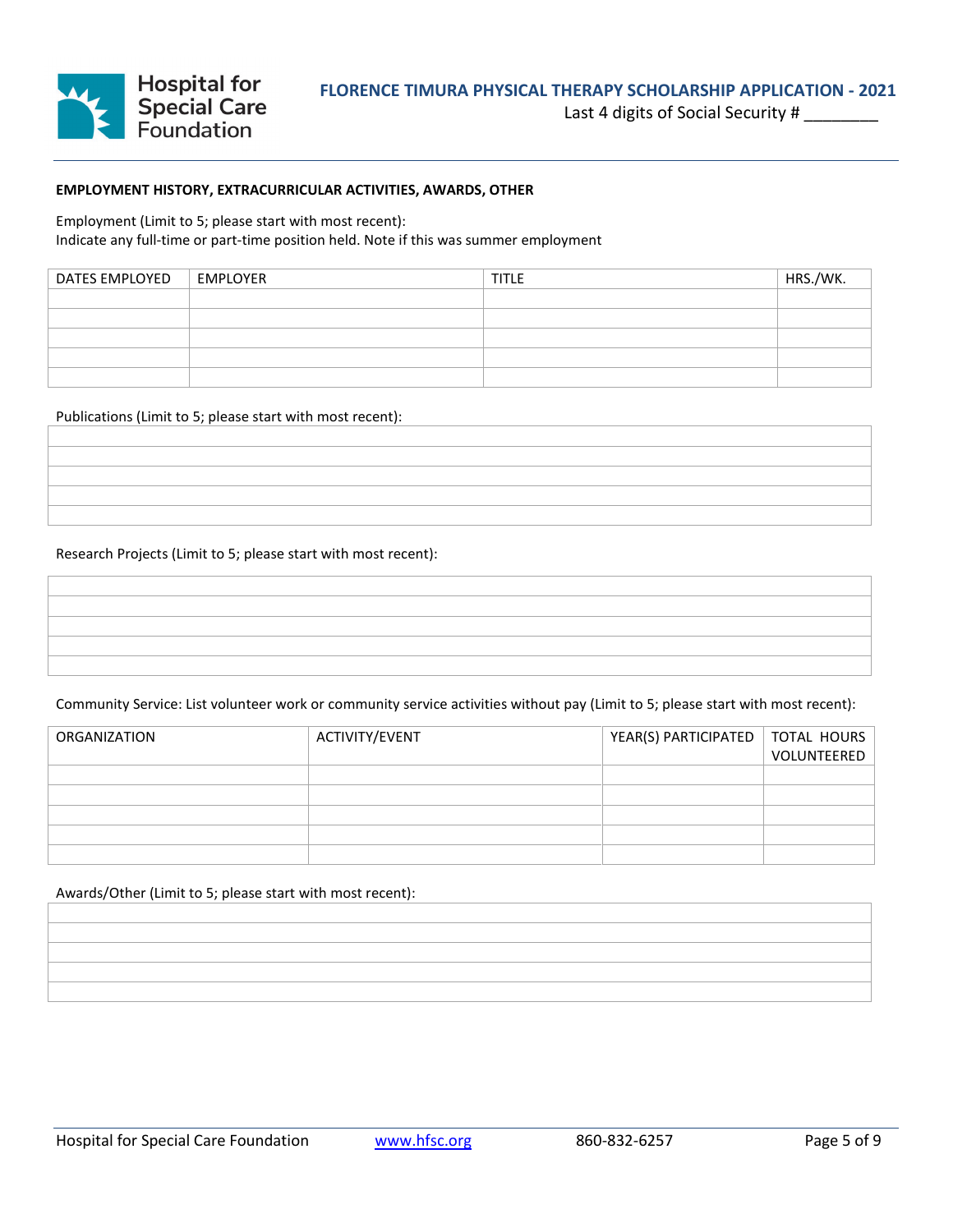

Last 4 digits of Social Security #

# **STUDENT FINANCIAL STATEMENT (To be completed by financial aid officer):**

| Name of student:                                                                                   |                                            |  |
|----------------------------------------------------------------------------------------------------|--------------------------------------------|--|
| <b>Physical Therapy School:</b>                                                                    | Year to graduate:                          |  |
| <b>Marital Status:</b>                                                                             | Number of dependents:                      |  |
| Spouse/Partner occupation:                                                                         | Number of siblings in college/grad school: |  |
| Parent(s) occupation(s):                                                                           |                                            |  |
| Was student listed as an "exemption" on parent's income tax return last year?<br><b>INo</b><br>Yes |                                            |  |

#### **PROJECTED 2021-2022 BUDGET:**

| <b>Expenses</b> | <b>Applicant</b> | Spouse/Partner |
|-----------------|------------------|----------------|
| Tuition         |                  |                |
| Living expenses |                  |                |

*Living expenses include books, educational supplies, rent/housing, food, clothing, transportation/car, medical/dental insurance and miscellaneous costs.*

| Income              | Applicant | <b>Spouse/Partner</b> |
|---------------------|-----------|-----------------------|
| Earned              |           |                       |
| Gifts and/or grants |           |                       |

| <b>Debt</b>                    | Applicant | Spouse/Partner |
|--------------------------------|-----------|----------------|
| Current pre-PT Program debt    |           |                |
| Current PT Program school debt |           |                |

| Total debt to date           |  |
|------------------------------|--|
| Projected debt at graduation |  |

Please describe how the applicant's spouse/partner, parent(s), and/or family members are assisting with expenses:

Explain below any unusual financial circumstances in your household. (You may attach a page if space below is insufficient):

|                                                                                                                                                                                                                                |              |                               | Date: _______________________ |
|--------------------------------------------------------------------------------------------------------------------------------------------------------------------------------------------------------------------------------|--------------|-------------------------------|-------------------------------|
| Name of financial aid officer (Please print): Name of the Contract of the Contract of the Contract of the Contract of the Contract of the Contract of the Contract of the Contract of the Contract of the Contract of the Cont |              |                               |                               |
|                                                                                                                                                                                                                                |              | Date: _______________________ |                               |
| <b>Hospital for Special Care Foundation</b>                                                                                                                                                                                    | www.hfsc.org | 860-832-6257                  | Page 6 of 9                   |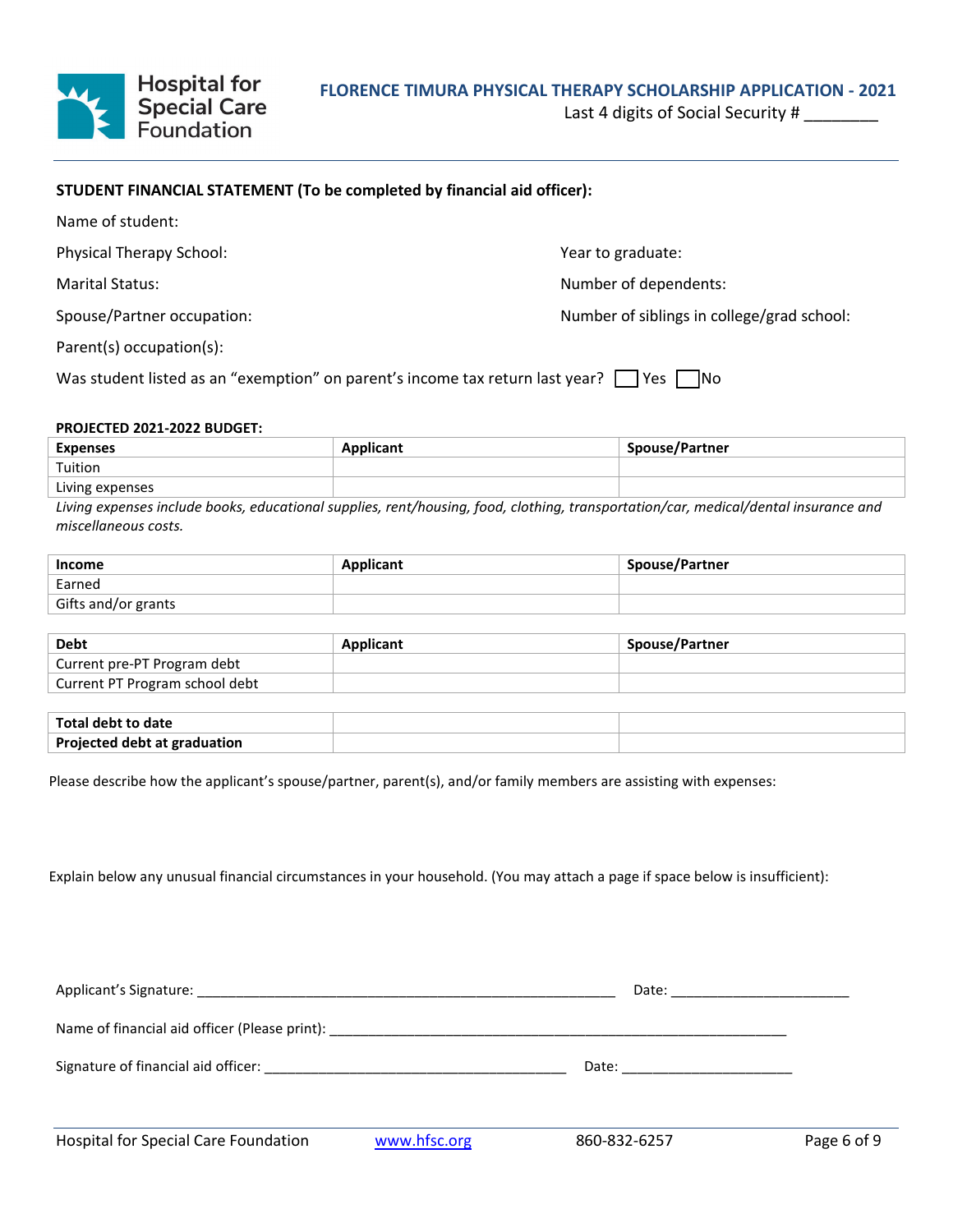

### **RECOMMENDATION FORM (1):** *May attach a letter to this form*

- To be completed by an advisor, counselor, instructor, or work supervisor.
- **Recommendation forms from two separate individuals must be submitted.**

#### **Instructions for advocate/sponsor:**

**DO NOT** include any information that would allow the selection committee to identify the applicant. Any reference to the applicant's name, parent/guardian's name, employer, or any association with the Hospital for Special Care Foundation, Inc. or the Center of Special Care, Inc. within the content of the evaluation will disqualify the application.

Please enclose the completed form in an envelope, sign your name across the seal, and return to the student. **Please do not mail this form directly to Hospital for Special Care; it must arrive with the application package to the Hospital for Special Care Foundation, Inc.** 

|                                               | <b>Excellent</b> | Good | Fair | Poor |
|-----------------------------------------------|------------------|------|------|------|
| The applicant's self-motivation               |                  |      |      |      |
| The applicant's commitment to school and/or   |                  |      |      |      |
| community                                     |                  |      |      |      |
| The applicant's ability to seek, find and use |                  |      |      |      |
| learning resources                            |                  |      |      |      |
| The applicant's curiosity and initiative      |                  |      |      |      |
| The applicant's problem-solving abilities     |                  |      |      |      |
| The applicant's respect for self and others   |                  |      |      |      |

Please provide a brief written evaluation of this student's academic performance and any relevant information about the student's contributions to the school or larger community:

|                                                                                                                                   |                                    | Title: __________________________ |             |
|-----------------------------------------------------------------------------------------------------------------------------------|------------------------------------|-----------------------------------|-------------|
|                                                                                                                                   | Telephone: _______________________ |                                   |             |
| <b>Business Address:</b> And The Manual Section 1976 and The Manual Section 1976 and The Manual Section 1976 and The Ma<br>Street | City                               | State                             | Zip         |
| <b>Hospital for Special Care Foundation</b>                                                                                       | www.hfsc.org                       | 860-832-6257                      | Page 7 of 9 |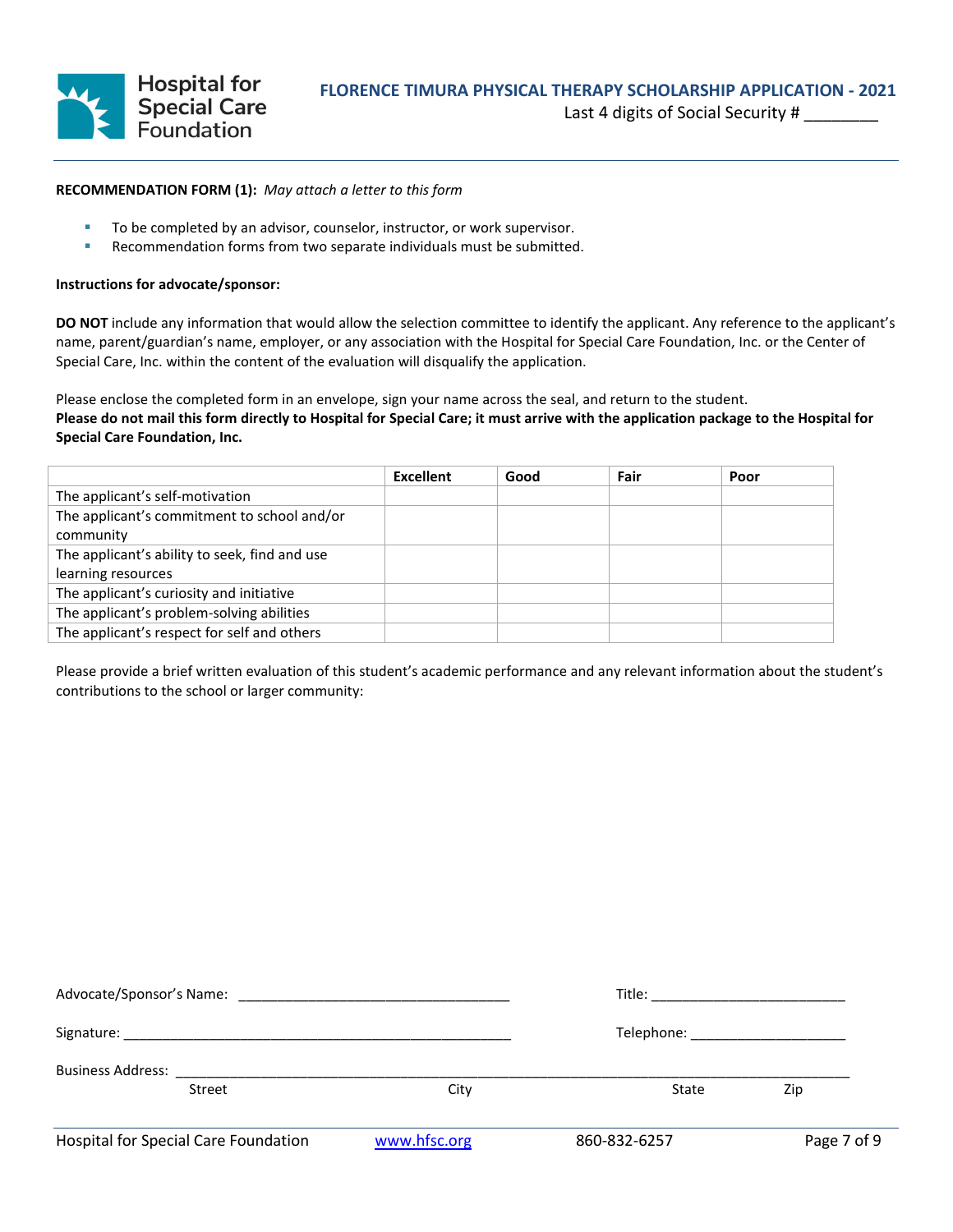

### **RECOMMENDATION FORM (2):** *May attach a letter to this form*

- To be completed by an advisor, counselor, instructor, or work supervisor.
- **Recommendation forms from two separate individuals must be submitted.**

#### **Instructions for advocate/sponsor:**

**DO NOT** include any information that would allow the selection committee to identify the applicant. Any reference to the applicant's name, parent/guardian's name, employer, or any association with the Hospital for Special Care Foundation, Inc. or the Center of Special Care, Inc. within the content of the evaluation will disqualify the application.

Please enclose the completed form in an envelope, sign your name across the seal, and return to the student. **Please do not mail this form directly to Hospital for Special Care; it must arrive with the application package to the Hospital for Special Care Foundation, Inc.** 

|                                               | Excellent | Good | Fair | Poor |
|-----------------------------------------------|-----------|------|------|------|
| The applicant's self-motivation               |           |      |      |      |
| The applicant's commitment to school and/or   |           |      |      |      |
| community                                     |           |      |      |      |
| The applicant's ability to seek, find and use |           |      |      |      |
| learning resources                            |           |      |      |      |
| The applicant's curiosity and initiative      |           |      |      |      |
| The applicant's problem-solving abilities     |           |      |      |      |
| The applicant's respect for self and others   |           |      |      |      |

Please provide a brief written evaluation of this student's academic performance and any relevant information about the student's contributions to the school or larger community:

|                                           |              | Title: ___________________________ |             |
|-------------------------------------------|--------------|------------------------------------|-------------|
|                                           |              | Telephone: _______________________ |             |
| <b>Business Address:</b><br><b>Street</b> | City         | State                              | Zip         |
| Hospital for Special Care Foundation      | www.hfsc.org | 860-832-6257                       | Page 8 of 9 |